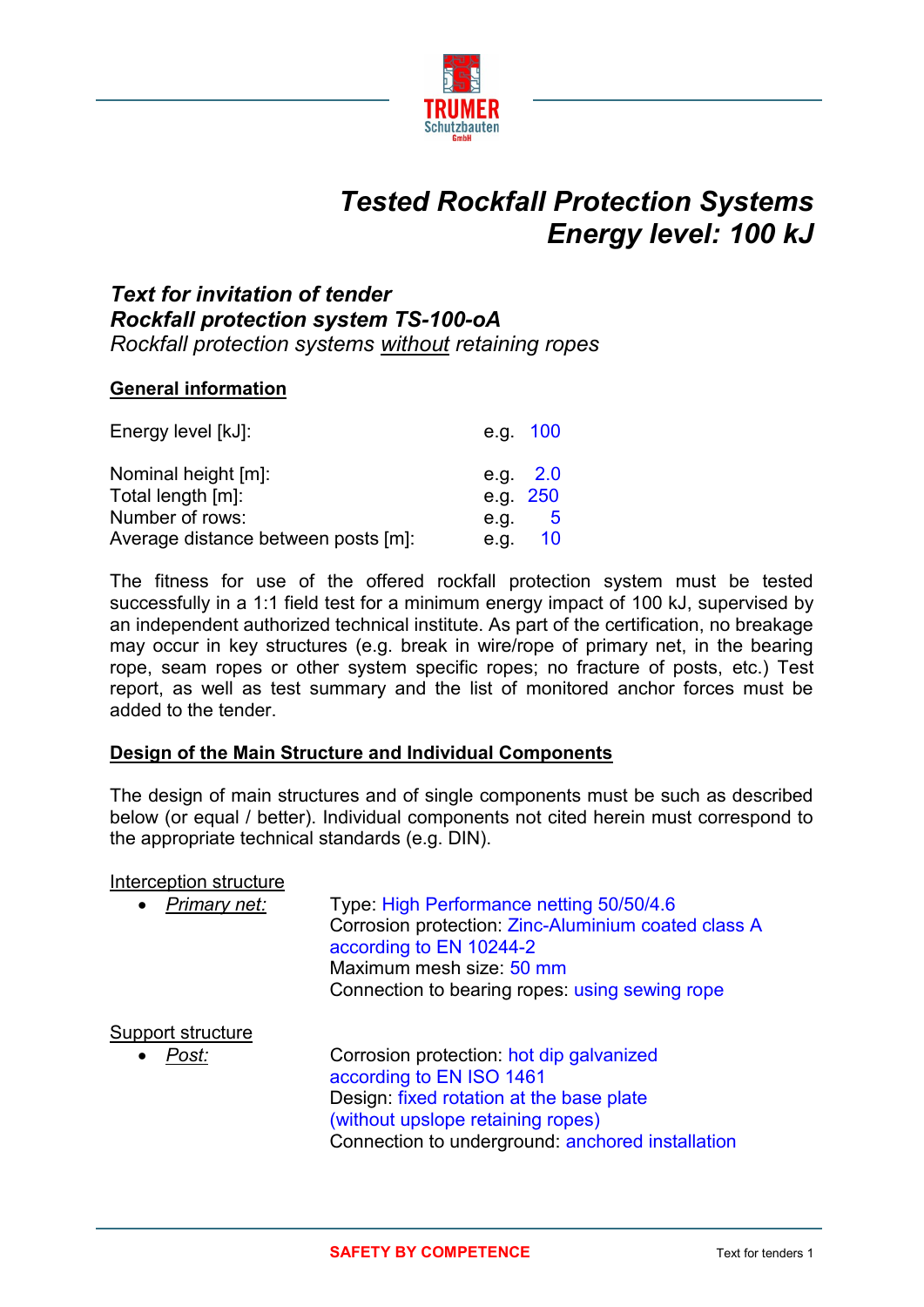

## Connection components

 *Bearing ropes:* Type: according to EN 12385-4 Corrosion protection: hot dip galvanized

## **Anchoring**

- 
- 

 *of ropes:* using anchor bars and eyelet frames *of posts:* using anchor bars (3 pieces per base plate); connection to concrete foundation or rock

*of concrete foundation:* using anchor bars